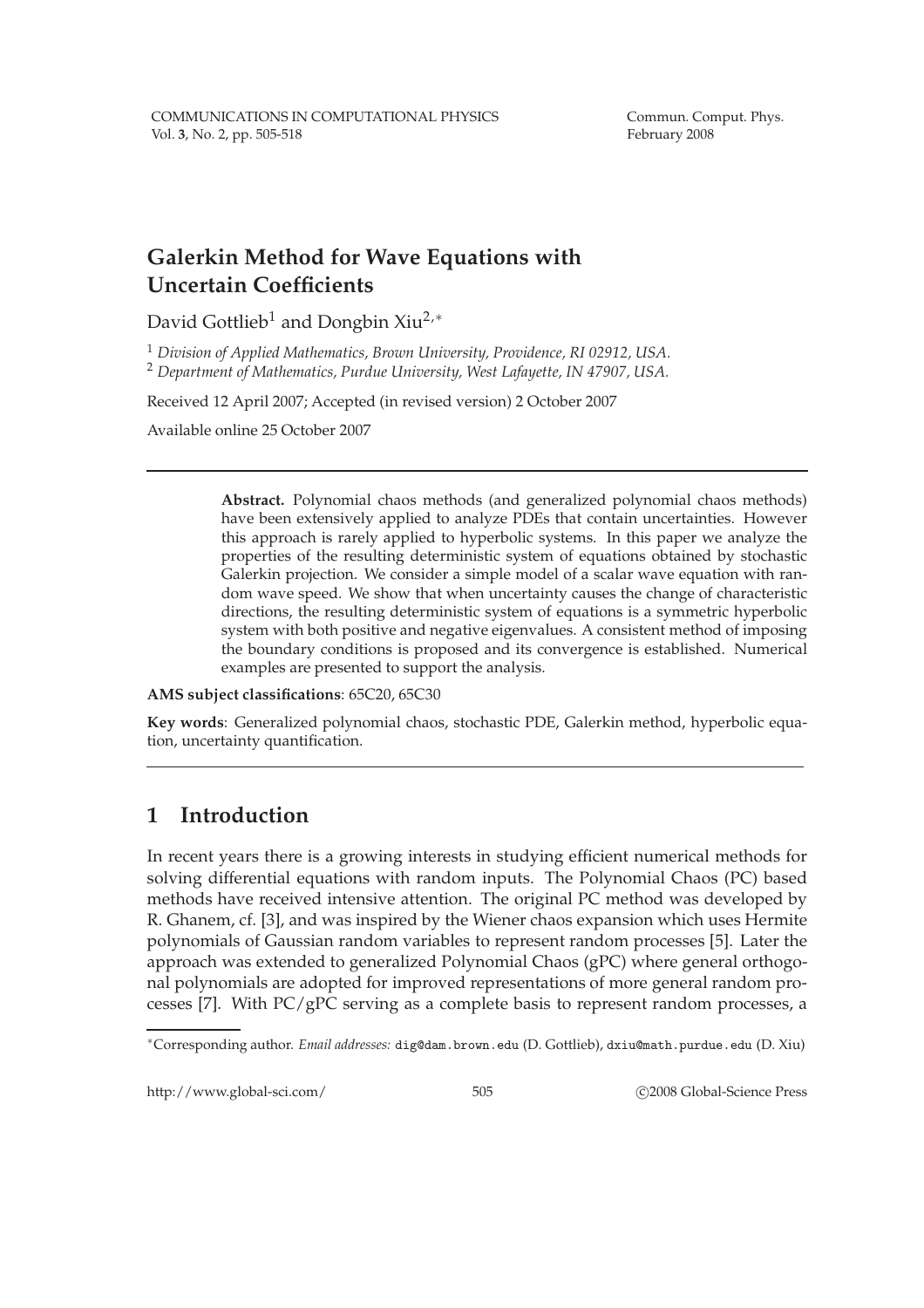stochastic Galerkin projection can be used to transform the (stochastic) governing equations to a set of deterministic equations that can be readily discretized via standard numerical techniques. Although such a Galerkin approach is effective in many problems, see, e.g., [2, 6, 8], its application to hyperbolic problems has been limited as of now. We believe that the primary reason is that the properties of the system of equations resulting from a Galerkin projection is not fully understood. (When the uncertainty does not change the direction of the characteristics, the Galerkin system can be shown to be hyperbolic and solved in a straightforward manner [1]).

We discuss in this paper the application of the gPC Galerkin method to the simulations of hyperbolic systems that contain uncertainties. In general these uncertainties may enter through initial conditions, boundary conditions or through uncertainties in the coefficients of the problem. Here we deal with the case that the coefficients are functions of random variables. In particular we use a scalar wave equation as a model and study the situation in which the inflow-outflow conditions change as a function of a random variable. The problem is whether it is possible to impose boundary conditions on the deterministic system, consistent with the boundary conditions of the original equation.

We show, in this paper, that the deterministic system is a symmetric hyperbolic system with positive as well as negative eigenvalues. A consistent and stable method of imposing the boundary conditions is outlined. The boundary conditions are not satisfied exactly at the boundaries but rather to the order of the scheme. Convergence of the scheme is established.

The paper is organized as follows. In Section 2 we present the model problem of a scalar hyperbolic equation where the wave speed is a random variable. A consistent set of boundary conditions are presented for the deterministic system resulted from a gPC Galerkin procedure, and we prove convergence of the scheme. In Section 3 we present numerical results to support the theory.

### **2 Model problem: Scalar wave equation with uncertainty**

A simple scalar equation that illustrates the difficulties in applying the (generalized) Polynomial Chaos to hyperbolic equations is:

$$
\frac{\partial u(x,t,y)}{\partial t} = c(y) \frac{\partial u(x,t,y)}{\partial x}, \quad x \in (-1,1), \quad t > 0,
$$
\n(2.1)

where *c*(*y*) is a random transport velocity of a random variable *y*∈Ω in a properly defined complete random space with event space  $Ω$  and probability distribution function  $ρ(y)$ . With this the expectation of a given function is

$$
\mathbb{E}[f(y)] = \int f(y)\rho(y)dy.
$$

At this stage we would like to mention that we can consider (2.1) as a system where *c* is a symmetric matrix and obtain similar results. For simplicity we stay with the example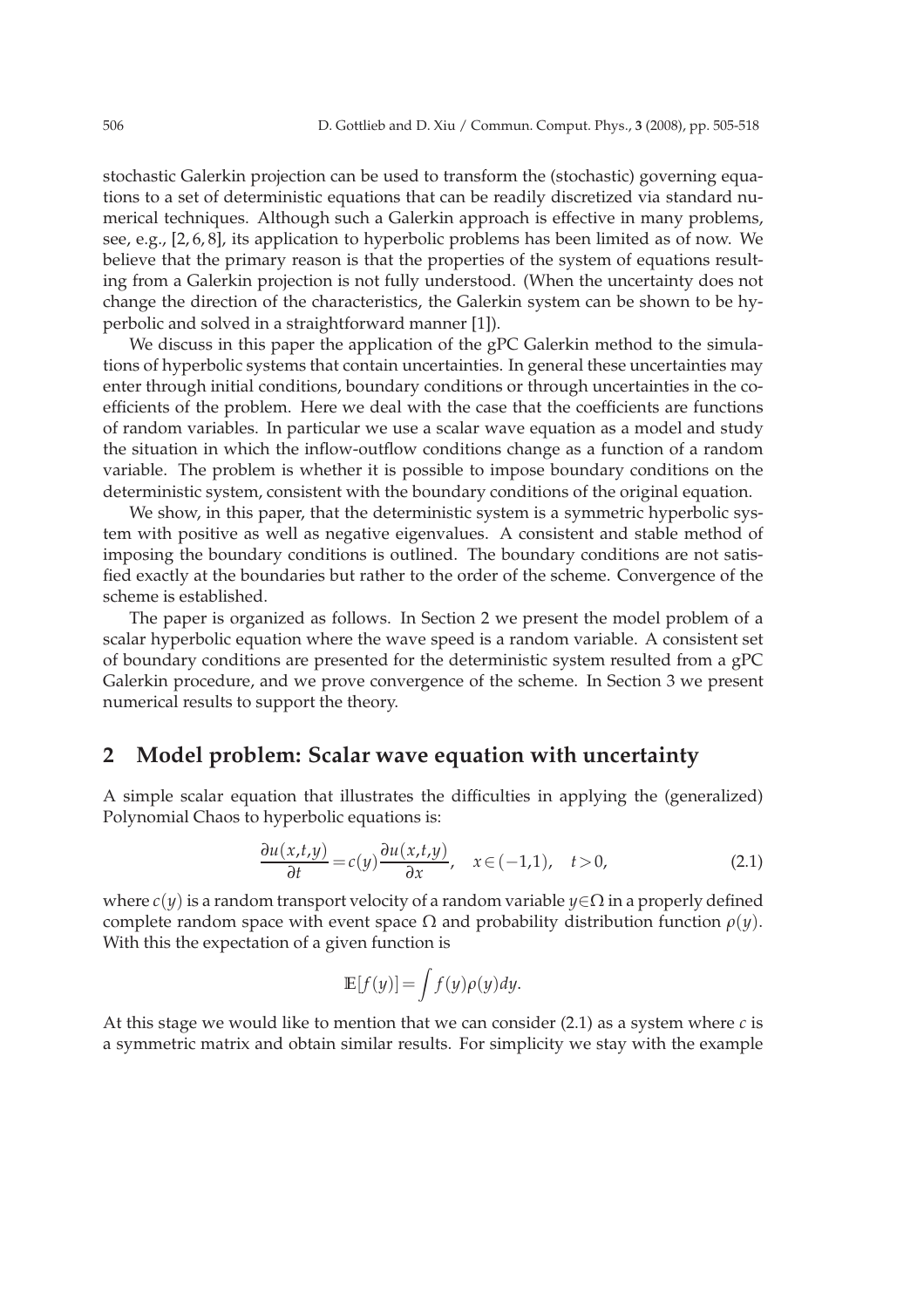above to highlight the fundamental properties. The physical domain is bounded,  $(-1,1)$ upon proper scaling, so that we can study the effects of boundary conditions.

The initial condition is given by

$$
u(x,0,y) = u_0(x,y).
$$
 (2.2)

The boundary conditions are more complicated as they depend on the sign of the random transport velocity  $c(y)$ . A well posed set of boundary conditions is given by:

$$
u(1,t,y) = u_R(t,y), \t c(y) > 0,u(-1,t,y) = u_L(t,y), \t c(y) < 0.
$$
\t(2.3)

Eqs. (2.1)-(2.3) complete the setup of the problem.

#### **2.1 Polynomial chaos Galerkin approach**

Following the standard gPC expansion, we assume that  $u(x,t,y)$  is sufficiently smooth in *y* and has a converging expansion of the form

$$
u(x,t,y) = \sum_{k=0}^{\infty} \hat{u}_k(x,t) P_k(y),
$$
 (2.4)

where the polynomials  $P_k(y)$  correspond the distribution of the random variable *y* and satisfy the following orthogonality relation

$$
\mathbb{E}[P_k P_l] = \int P_k(y) P_l(y) \rho(y) dy = \delta_{kl}, \quad \forall k, l,
$$
\n(2.5)

where  $\delta_{kl}$  is the Kronecker delta function. Note the polynomials are normalized. The commonly seen correspondences between the polynomials  $P_k(y)$  and the distribution of the random variable *y* include Hermite-Gaussian (the original PC expansion), Legendreuniform, Laguerre-Gamma, etc., cf. [7, 8]. For simplicity we will discuss in this paper the case of random variable *y* with beta distribution in (−1,1) (upon proper scaling). In this case the expansion functions  $P_k$  are the (normalized) Jacobi polynomials. (Note this includes the special case of Legendre polynomials with uniformly distributed random variable *y*.) For the converged series (2.4), we also assume that the expansion coefficients decay fast asymptotically, i.e.,

$$
\|\hat{u}_j(x,t)\|_1^2 \le \frac{K}{j^{2m}}, \quad j \gg 1,
$$
\n(2.6)

where  $K,m > 0$  are constants and the  $\|\cdot\|_1$  norm is defined as

$$
\|\hat{u}_j(x,t)\|_1^2 = \int_{-1}^1 \left[\hat{u}_j^2 + \left(\frac{\partial \hat{u}_j}{\partial x}\right)^2\right] dx.
$$
 (2.7)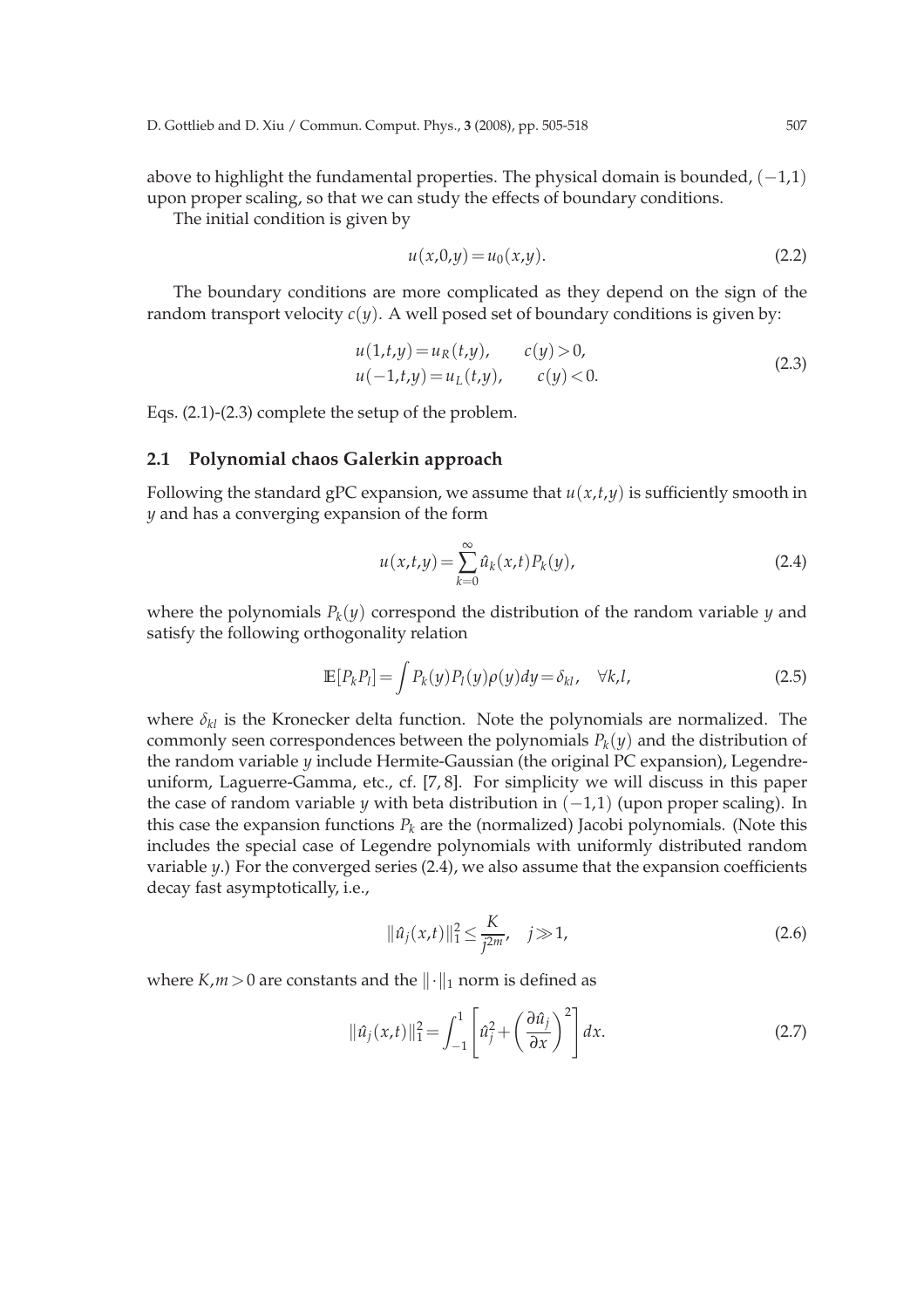We also use  $\lVert \cdot \rVert_2$  to denote the standard  $L_2$  norm, i.e.,

$$
||f(x)||_2^2 = \int_{-1}^1 f^2(x) dx.
$$

By utilizing the expansion (2.4) and employing a Galerkin projection, it is straightforward to verify that the coefficients  $\hat{u}_i(x,t)$  satisfy the following infinite system of equations

$$
\frac{\partial \hat{u}_j(x,t)}{\partial t} = \sum_{k=0}^{\infty} a_{j,k} \frac{\partial \hat{u}_k(x,t)}{\partial x} \qquad j = 0, 1, \cdots,
$$
 (2.8)

$$
a_{j,k} = \int_{-1}^{1} c(y) P_j(y) P_k(y) \rho(y) dy.
$$
 (2.9)

The equations for the first  $(N+1)$  coefficients can be written as

$$
\frac{\partial \hat{u}_j(x,t)}{\partial t} = \sum_{k=0}^N a_{j,k} \frac{\partial \hat{u}_k(x,t)}{\partial x} + \sum_{k=N+1}^\infty a_{j,k} \frac{\partial \hat{u}_k(x,t)}{\partial x}, \quad j = 0, \cdots, N. \tag{2.10}
$$

In the gPC Galerkin method we seek an approximation to the true solution via a finiteterm gPC expansion

$$
v(x,t,y) = \sum_{k=0}^{N} \hat{v}_k(x,t) P_k(y)
$$
 (2.11)

and project

$$
\frac{\partial v(x,t,y)}{\partial t} - c(y) \frac{\partial v(x,t,y)}{\partial x} = 0
$$

onto the subspace spanned by the first  $(N+1)$  gPC basis polynomials and obtain the following system

$$
\frac{\partial \hat{v}_j(x,t)}{\partial t} = \sum_{k=0}^{N} a_{j,k} \frac{\partial \hat{v}_k(x,t)}{\partial x}, \qquad j = 0, \cdots, N,
$$
\n(2.12)

where  $a_{j,k}$  are defined as in (2.9). If we denote by **A** the  $(N+1) \times (N+1)$  matrix whose entries are  $\{a_{j,k}\}_{0\leq j,k\leq N}$  and  $\mathbf{v}=(\hat{v}_0,\cdots,\hat{v}_N)^T$  a vector of length  $(N+1)$ , then system (2.12) can be written as

$$
\frac{\partial \mathbf{v}(x,t)}{\partial t} = \mathbf{A} \frac{\partial \mathbf{v}(x,t)}{\partial x}.
$$
 (2.13)

Note that from the definition  $a_{j,k} = a_{k,j}$ , i.e.,  $\mathbf{A} = \mathbf{A}^T$ , the system (2.13) is therefore symmetric *hyperbolic*, this is consistent with the fact that the original equation (2.1) is hyperbolic for each realization of *y*.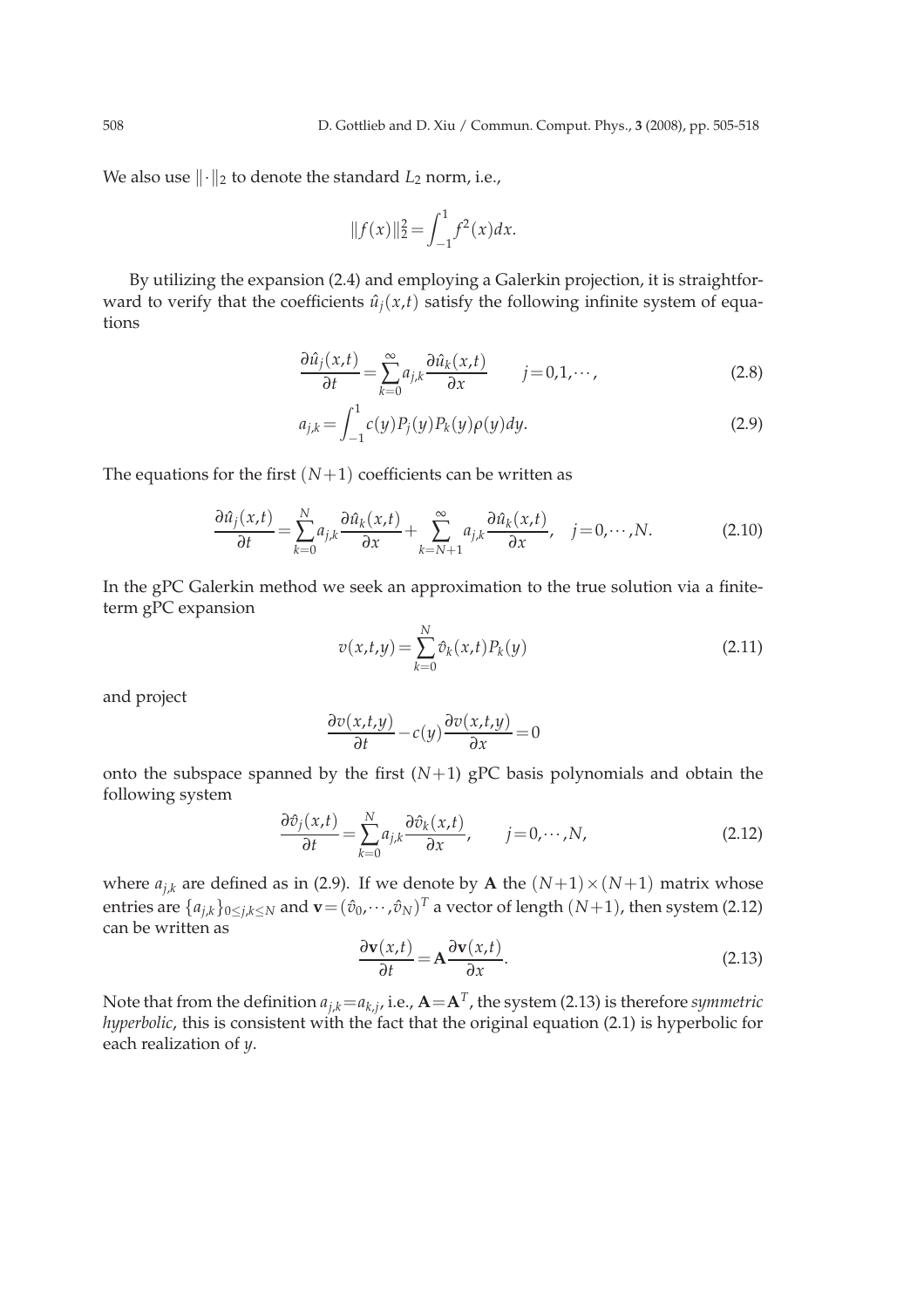### **2.2 Eigenvalues of the PC Galerkin equations**

A less trivial question is the nature of the inflow-outflow boundary conditions. The boundary conditions for the original scalar equation (2.1) depend on the particular realization of the random variable *y* (see (2.3)). However upon the Galerkin projection in the random dimension the deterministic system  $(2.13)$  is independent of  $\gamma$ . In Theorem 2.1 we investigate how the inflow-outflow conditions are reflected in the system (2.13).

**Theorem 2.1.** *Consider the deterministic system* (2.13) *where the coefficients are defined in* (2.9). Then if  $c(y) \ge 0$  (reps.  $c(y) \le 0$ ) for all y, then the eigenvalues of **A** are all non-negative *(reps. non-positive); if*  $c(y)$  *changes sign, i.e.,*  $c(y) > 0$  *for some y and*  $c(y) < 0$  *for some other y, then* **A** *has both positive and negative eigenvalues for sufficiently large N.*

*Proof.* First let us consider the case of  $c(y) \ge 0$ . Let  $\beta(y)$  be a random variable with an expansion

$$
\beta(y) = \sum_{k=0}^{N} b_k P_k(y).
$$

Let  $\mathbf{b} \!=\! (b_0,\cdots,b_N)^T$  be the coefficient vector with length (N+1). Note here  $\mathbf{b}$  is an arbitrary vector. Then

$$
\mathbf{b}^T \mathbf{A} \mathbf{b} = \sum_{j=0}^N \sum_{k=0}^N b_j a_{j,k} b_k
$$
  
= 
$$
\sum_{j=0}^N \sum_{k=0}^N b_j \left( \int_{-1}^1 c(y) P_j(y) P_k(y) \rho(y) dy \right) b_k
$$
  
= 
$$
\int_{-1}^1 \beta^2(y) c(y) \rho(y) dy.
$$

Since  $c(y)$  is non-negative

$$
\mathbf{b}^T \mathbf{A} \mathbf{b} \geq 0
$$

for all **b**, thus all the eigenvalues of **A** are non-negative. The case of  $c(y) \le 0$ ,  $\forall y$  follows similarly.

A more interesting case is when  $c(y)$  changes sign. Let us divide the domain  $\Omega$  where *y* belongs into the following non-overlapping open sets:  $\Omega^+ = \Omega_1 \cup \Omega_2$  be defined as the subdomain of *y* where  $c(y) > 0$  and  $\Omega_3$  is the subdomain of *y* in which  $c(y) \le 0$ . Let us also define  $\gamma(y)$  be a smooth function such that

$$
\gamma(y) > \delta, \qquad y \in \Omega_1,\tag{2.14}
$$

$$
0 < \gamma(y) \le \delta, \qquad y \in \Omega_2,\tag{2.15}
$$

$$
\gamma(y)=0, \qquad y \in \Omega_3. \tag{2.16}
$$

Let  $\beta_N(y)$  be the best polynomial approximation of degree  $N$  to  $\sqrt{\gamma(y)}$  such that

$$
\max_{y} |\beta_N^2(y) - \gamma(y)| \le \epsilon,\tag{2.17}
$$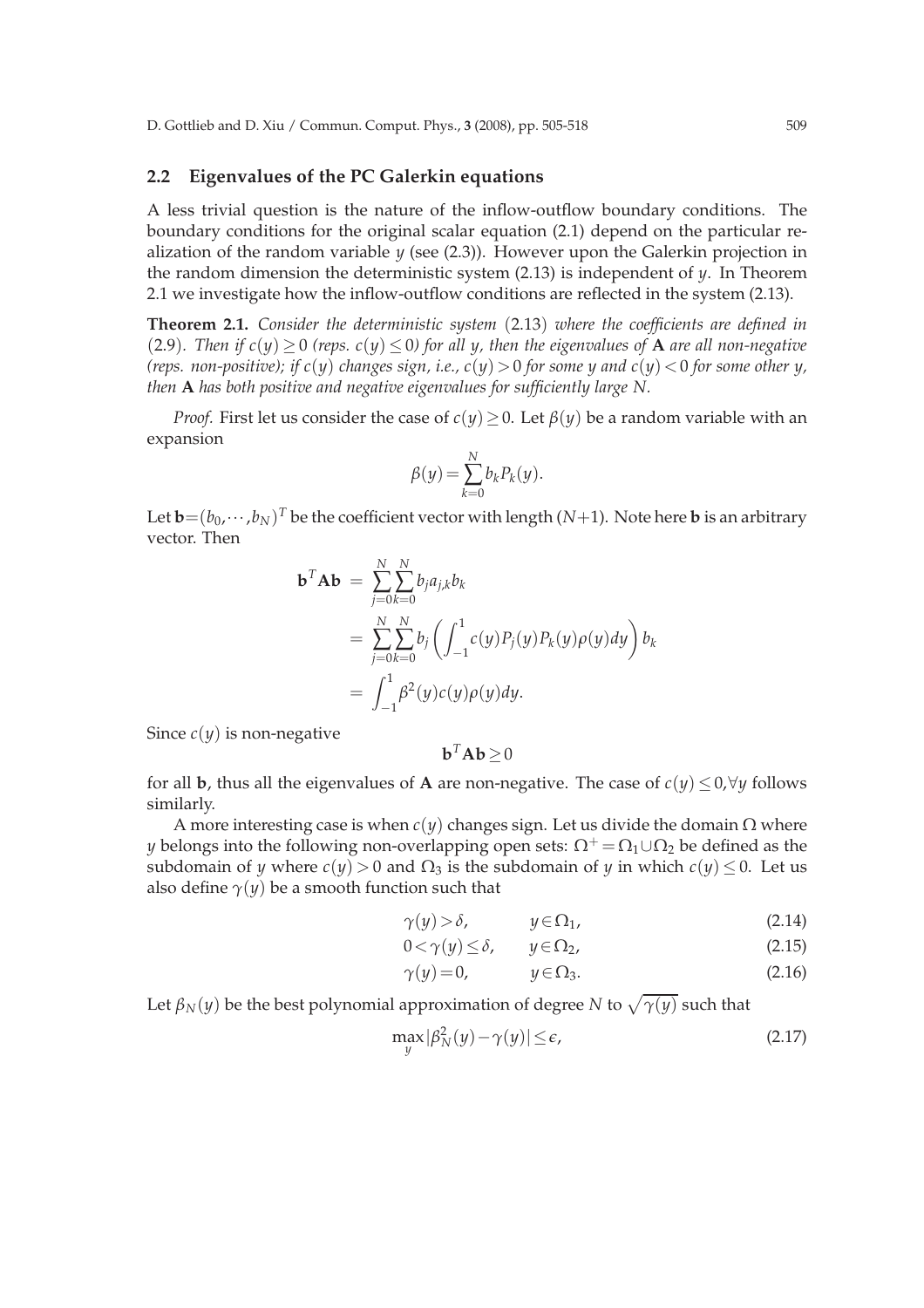where *N* is sufficiently large such that

$$
\epsilon < \delta \frac{\int_{\Omega_1} c(y) \rho(y) dy}{\int_{\Omega} |c(y)| \rho(y) dy}.\tag{2.18}
$$

Then

$$
\int_{\Omega} \beta_N^2(y)c(y)\rho(y)dy
$$
\n
$$
= \int_{\Omega^+} \gamma(y)c(y)\rho(y)dy + \int_{\Omega^+} (\beta_N^2(y) - \gamma(y))c(y)\rho(y)dy + \int_{\Omega_3} \beta_N^2(y)c(y)\rho(y)dy
$$
\n
$$
\geq \int_{\Omega_1} \gamma(y)c(y)\rho(y)dy - \left| \int_{\Omega^+} (\beta_N^2(y) - \gamma(y))c(y)\rho(y)dy \right| - \left| \int_{\Omega_3} \beta_N^2(y)c(y)\rho(y)dy \right|.
$$

Now

$$
\left| \int_{\Omega_3} \beta_N^2(y) c(y) \rho(y) dy \right| \le \epsilon \int_{\Omega_3} |c(y)| \rho(y) dy,
$$
  

$$
\left| \int_{\Omega^+} (\beta_N^2(y) - \gamma(y)) c(y) \rho(y) dy \right| \le \epsilon \int_{\Omega^+} |c(y)| \rho(y) dy,
$$

and therefore

$$
\int_{\Omega} \beta_N^2(y) c(y) \rho(y) dy > 0
$$

under the condition (2.18). Thus there exists a polynomial  $\beta_N(y)$  with expansion coefficients  $\mathbf{b} = (b_0, \dots, b_N)^T$  such that  $\mathbf{b}^T \mathbf{A} \mathbf{b}$  is positive. Similarly, if  $c(y)$  is negative in a  $s$ ubinterval there exists a polynomial  $\beta_N(y)$  with sufficiently large  $N$  such that

$$
\int_{-1}^1 \beta_N^2(y)c(y)\rho(y)dy < 0.
$$

Thus the matrix **A** has positive and negative eigenvalues. This concludes the proof.  $\Box$ 

### **2.3 Boundary conditions and convergence**

We now turn to the issue of imposing the boundary conditions. Since **A** is symmetric there is an orthogonal matrix  $\mathbf{S}^T\!=\!\mathbf{S}^{-1}$  such that

$$
\mathbf{S}^T \mathbf{A} \mathbf{S} = \Lambda,
$$

where Λ is a diagonal matrix whose entries on the eigenvalues of **A**, i.e.,

$$
\Lambda = \mathrm{diag}(\lambda_0, \cdots, \lambda_{j_+}, \cdots, \lambda_{j_-}, \cdots, \lambda_N).
$$

Here the positive eigenvalues occupy indices  $j = 0, \dots, j_+$ , the negatives ones  $j = j_-, \dots, N$ , and the rest, if exist, are zeros. Obviously,  $j_+, j_- \leq N$ .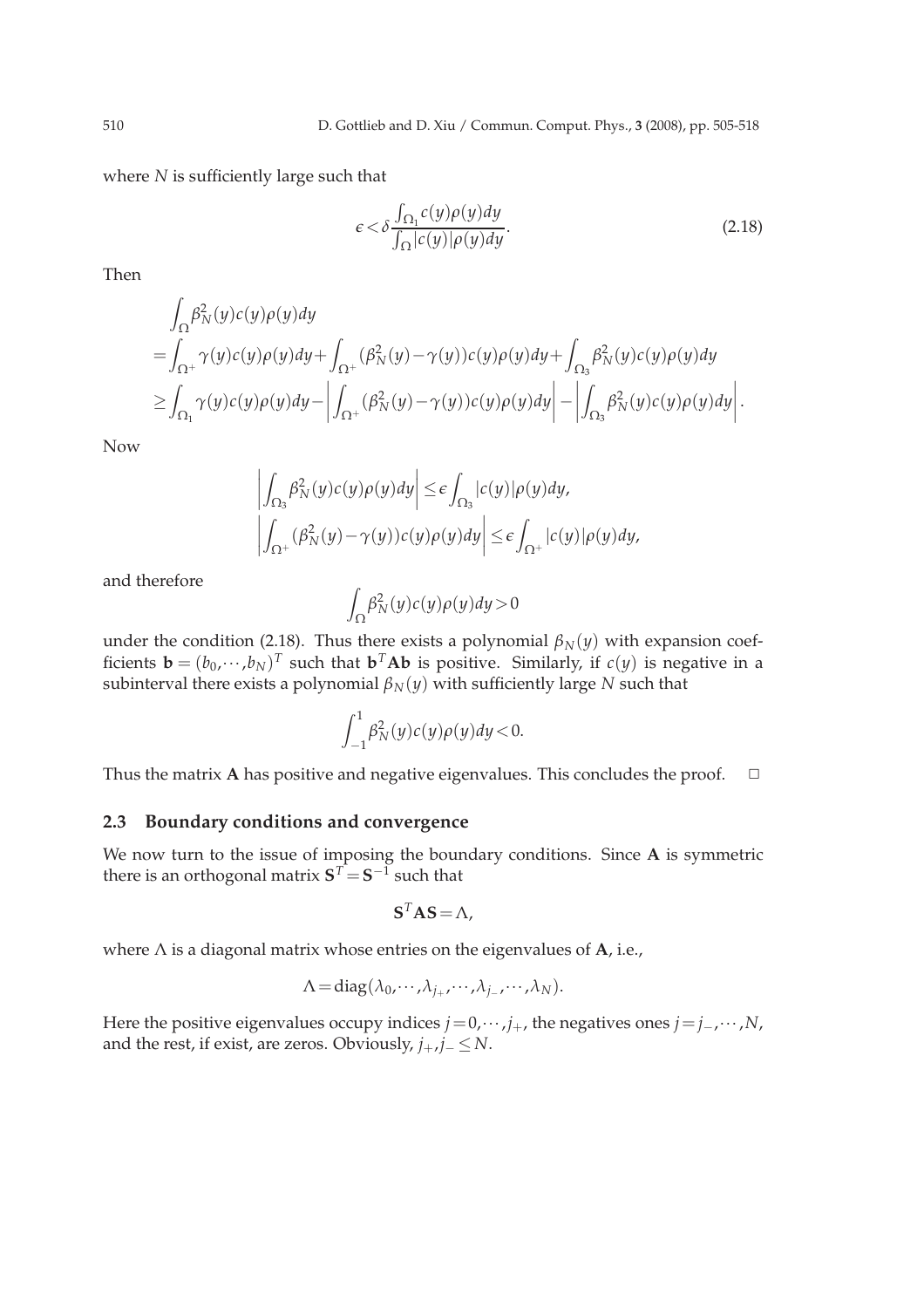D. Gottlieb and D. Xiu / Commun. Comput. Phys., **3** (2008), pp. 505-518 511

Denote by  $\mathbf{q} = (q_0, \cdots, q_N)^T = \mathbf{S}^T \mathbf{v}$ , i.e.,

$$
q_j(x,t) = \sum_{k=0}^{N} s_{k,j} \hat{v}_k(x,t),
$$

where  $s_{i,k}$  are the entries for **S**, then we obtain

$$
\frac{\partial \mathbf{q}(x,t)}{\partial t} = \Lambda \frac{\partial \mathbf{q}(x,t)}{\partial x}.
$$
 (2.19)

The boundary conditions of this diagonal system are determined by the sign of the eigenvalues, i.e., we need to specify

$$
q_j(1,t) = \sum_{k=0}^{N} s_{k,j} \hat{u}_k(1,t), \qquad j = 0, \dots, j_+,
$$
  
\n
$$
q_j(-1,t) = \sum_{k=0}^{N} s_{k,j} \hat{u}_k(-1,t), \qquad j = j_-, \dots, N.
$$
\n(2.20)

Here the coefficients  $\hat{u}_k$  at the boundaries are determined by the exact gPC projection of the boundary conditions of *u*, i.e.,

$$
u_R(t,y) = \sum_{j=0}^{\infty} \hat{u}_k(1,t) P_k(y),
$$
  

$$
u_L(t,y) = \sum_{j=0}^{\infty} \hat{u}_k(-1,t) P_k(y).
$$

Subsequently the boundary conditions for the gPC Galerkin system of Eq. (2.13) are specified as

$$
\mathbf{v}(1,t) = \mathbf{Sq}(1,t), \quad \mathbf{v}(-1,t) = \mathbf{Sq}(-1,t). \tag{2.21}
$$

Note the above specification of boundary conditions via (2.20) and (2.21) implicitly satisfy the following relation

$$
\sum_{k=0}^{N} s_{k,j} \hat{v}_k(1,t) = \sum_{k=0}^{N} s_{k,j} \hat{u}_k(1,t), \qquad j = 0, \cdots, j_+,
$$
  

$$
\sum_{k=0}^{N} s_{k,j} \hat{v}_k(-1,t) = \sum_{k=0}^{N} s_{k,j} \hat{u}_k(-1,t), \qquad j = j_-, \cdots, N.
$$

For vanishing eigenvalues, if they exist, no boundary conditions are required.

**Theorem 2.2.** *Consider the hyperbolic equation* (2.1) *where y is a random variable with beta distribution in*  $(-1,1)$ *. Let*  $u(x,t,y)$  *be the solution of* (2.1) *whose exact gPC expansion is* (2.4)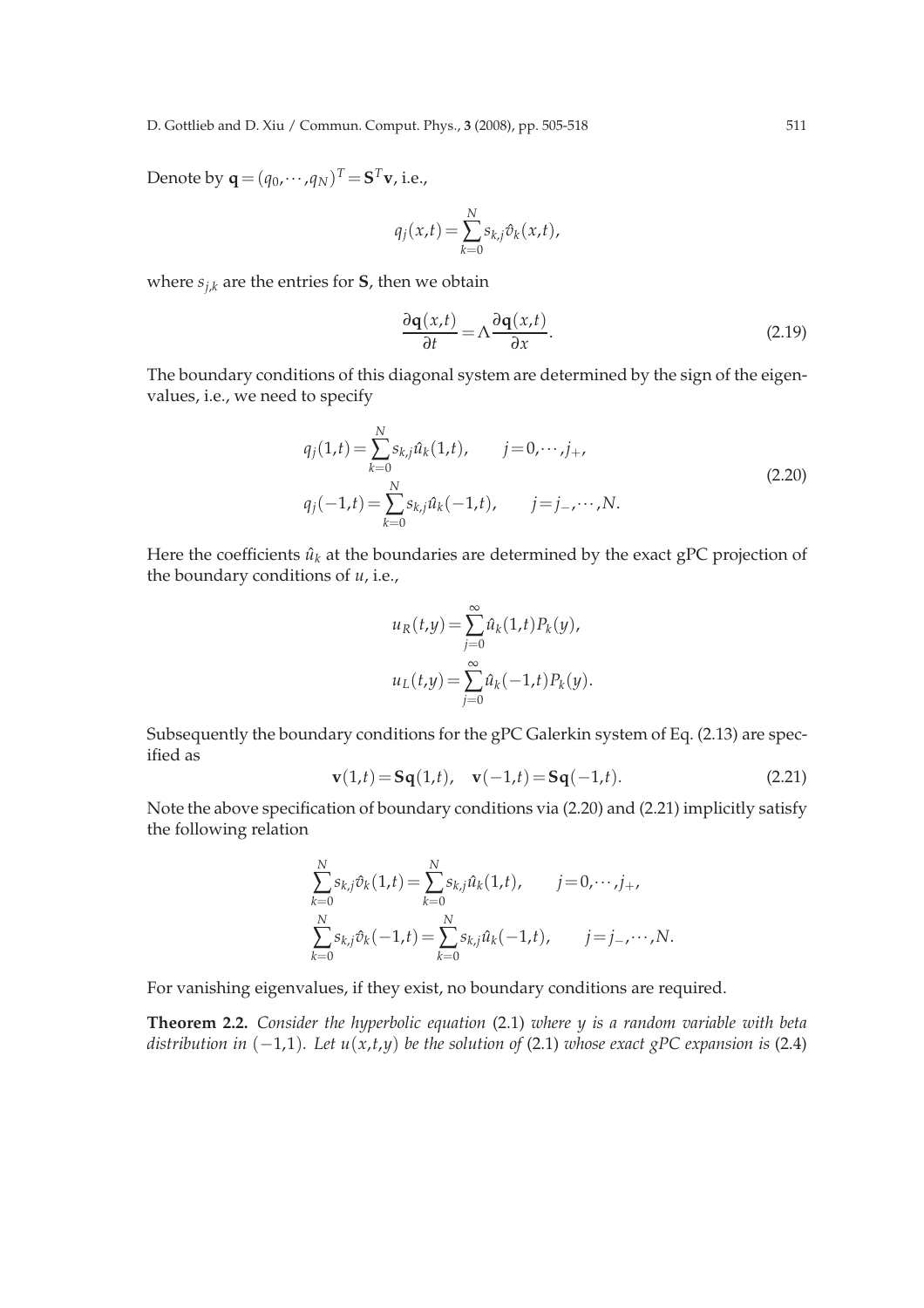*and let*  $v(x,t,y)$  *be the*  $(N+1)$ *-term gPC solution* (2.11) *solved via the Galerkin system* (2.13) *with boundary conditions given in* (2.21)*. Then for any finite time t*

$$
\mathbb{E}\left[\|u-v\|_2^2\right] = \sum_{j=0}^{N} \left(\int_{-1}^1 (\hat{u}_j(x,t) - \hat{v}_j(x,t))^2 dx\right)
$$
  
 
$$
\leq \frac{K}{N^{2m-1}}t.
$$
 (2.22)

*Note the linear growth in time.*

*Proof.* Let

$$
e_j(x,t) = \hat{u}_j(x,t) - \hat{v}_j(x,t), \quad j = 0, \cdots, N.
$$

From (2.10) and (2.12) we have

$$
\frac{\partial e_j(x,t)}{\partial t} = \sum_{k=0}^{N} a_{j,k} \frac{\partial e_k(x,t)}{\partial x} + \sum_{k=N+1}^{\infty} a_{j,k} \frac{\partial \hat{u}_k(x,t)}{\partial x}, \quad j = 0, \cdots, N. \tag{2.23}
$$

Denote by  $\mathbf{e} = (e_0, \dots, e_N)^T$  and let  $\mathbf{d} = \mathbf{S}^T \mathbf{e}$ . Then we obtain

$$
\frac{\partial \mathbf{d}}{\partial t} = \Lambda \frac{\partial \mathbf{d}}{\partial x} + \mathbf{R},\tag{2.24}
$$

where the residual vector  $\mathbf{R}=(R_0,\cdots,R_N)^T$  is

$$
R_j(x,t) = \sum_{l=0}^{N} \sum_{k=N+1}^{\infty} s_{l,j} a_{l,k} \frac{\partial \hat{u}_k}{\partial x}.
$$
 (2.25)

By multiplying (2.24) by  $\mathbf{d}^T$  and integrating in *x* one gets

$$
\frac{1}{2}\frac{d}{dt}\int_{-1}^{1} \mathbf{d}^{T} \mathbf{d}dx = \frac{1}{2}\sum_{j=0}^{N} \lambda_{j} \left(d_{j}^{2}(1,t) - d_{j}^{2}(-1,t)\right) + \int_{-1}^{1} \mathbf{d}^{T} \mathbf{R}dx.
$$
 (2.26)

From the boundary conditions (2.21) it follows that if  $\lambda_j > 0$  then  $d_j(1,t) = 0$  and if  $\lambda_j < 0$ then  $d_j(-1,t) = 0$ . Thus the first term in the right hand side of the above equation is negative. This leads to

$$
\frac{1}{2}\frac{d}{dt}\int_{-1}^1 \mathbf{d}^T \mathbf{d} dx \equiv \frac{1}{2}\frac{d}{dt}\|\mathbf{d}\|^2 \le \|\mathbf{d}\| \cdot \|\mathbf{R}\|,
$$

where

$$
\|\mathbf{R}\|^2 = \sum_{j=0}^{N} \int_{-1}^{1} R_j^2(x, t) dx
$$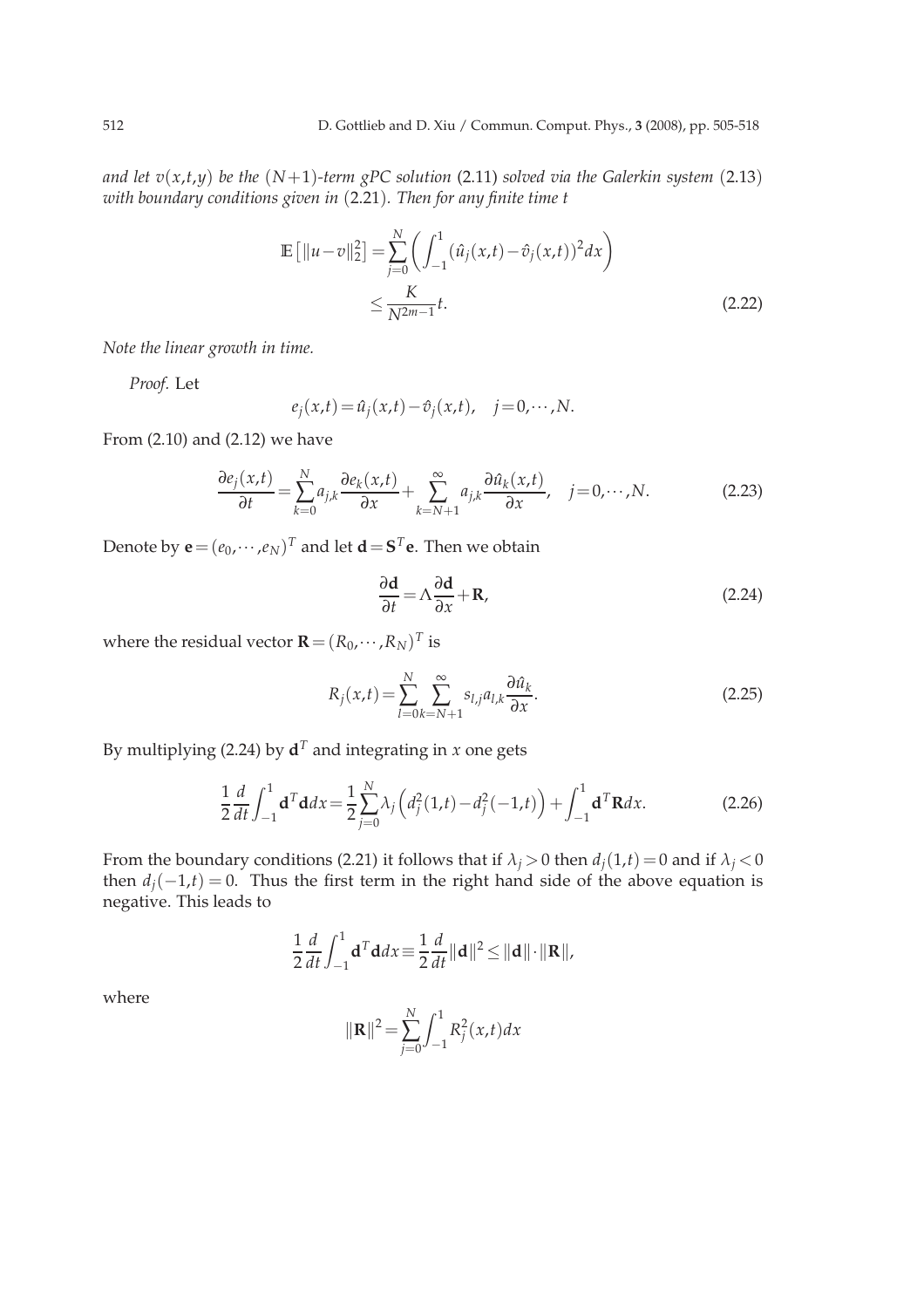and  $\|\mathbf{d}\|$  is defined similarly. Thus

$$
\frac{d}{dt} ||\mathbf{d}|| \le ||\mathbf{R}||, \quad ||\mathbf{d}(x,t)|| \le \max_{t \ge 0} ||\mathbf{R}|| \cdot t.
$$

Since the matrix **S** is unitary and the elements of the matrix **A** are bounded then

$$
\|\mathbf{R}\|^2 \le \sum_{j=N+1}^{\infty} \|\hat{u}_j\|_1^2 \tag{2.27}
$$

and the proof is established under assumption  $(2.6)$ .  $\Box$ 

### **3 Numerical results**

In this section we present a few numerical examples to support the theoretical results derived above. In all of the following computations, we have used sufficiently fine resolutions in physical space and time domain, such that the spatial and temporal errors are negligible. In all computations, *y* is a random variable uniformly distributed in  $(-1,1)$ and thus  $P_k(y)$  are (normalized) Legendre polynomials.

### **3.1 Periodic problem**

We first consider problem (2.1) with a periodic boundary condition in physical space. Subsequently the gPC Galerkin system (2.13) requires periodic boundary conditions that can be trivially implemented. Therefore no errors will be induced by specifying boundary conditions via (2.21). Let us consider

$$
u_t(x,t,y) = yu_x(x,t,y), \quad 0 < x < 2\pi, \ t \ge 0,u(x,0,y) = \cos(x), \qquad 0 < x < 2\pi,
$$
 (3.1)

The exact solution is  $u_{ex} = cos(x - yt)$ . In Fig. 1 we plot the evolution of the mean square solution

$$
\mathbb{E}[\|u\|_2^2] = \int \int_{-1}^1 u^2(x, t, y) \rho(y) dy dx
$$

and its numerical solution via gPC Galerkin method. We observe that there is a finite time where the numerical solutions lose accuracy, i.e., errors become  $\mathcal{O}(1)$ . The size of the time domain in which the errors remain small grows almost linearly as the orders of gPC expansion are increased. This observation can be cross-examined by comparing the mean-square errors at different time level, as shown in Fig. 2. We observe that with sufficiently high orders of gPC expansions, exponential error convergence can be achieved. However, as time increases, the critical orders of expansions, beyond which errors start to decay exponentially fast, increase linearly. All of these results support the convergence analysis (2.22) where a linear error growth in time exists.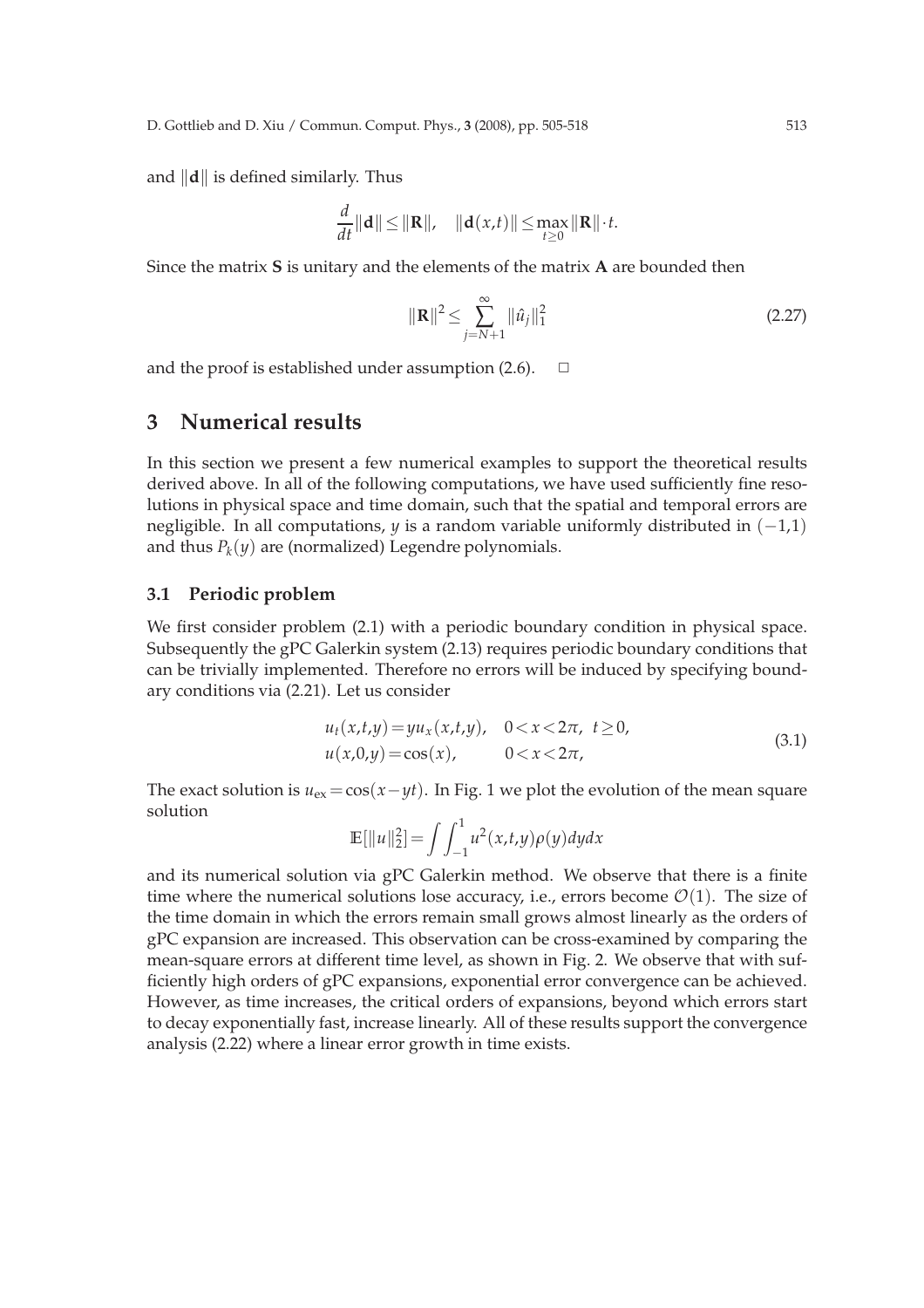

Figure 1: Evolution of errors in mean-square norm over time.



Figure 2: Convergence of mean-square errors with increasing orders.

## **3.2 Boundary conditions and discontinuity in random space**

We now study a wave equation with a random wave speed that changes signs and also contains a discontinuity in the random space

$$
u_t = c(y)u_x, \t -1 \le x \le 1, \t t > 0,u(x,0,y) = sin(\kappa x), \t -1 \le x \le 1, \t y > 0,u(x,0,y) = sin(2\kappa x), \t -1 \le x \le 1, \t y < 0.
$$
\t(3.2)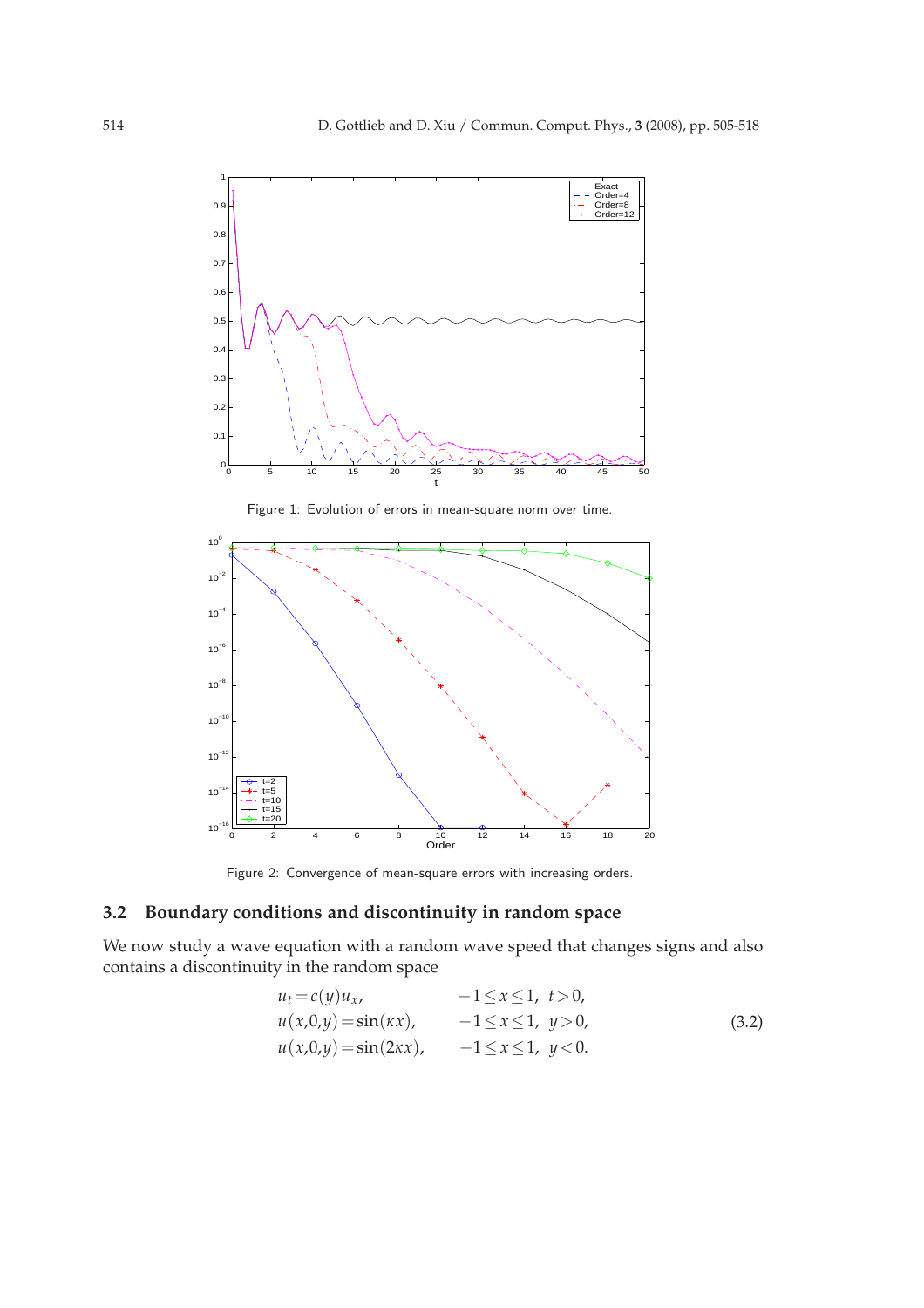Here  $c(y) = \sigma y$  with  $0 < \sigma < 1$  controlling the variability of the random input and  $\kappa > 0$  is a real constant. We prescribe boundary conditions as

$$
u(1,t,y) = \sin[x(1+c(y)t)], \t y > 0,u(-1,t,y) = \sin[2x(-1+c(y)t)], \t y < 0.
$$
\t(3.3)

The exact solution of (3.2)-(3.3) is  $u_e(x,t,y) = \sin[x(x+c(y)t)]$  for  $y > 0$  and  $u_e(x,t,y) =$ sin[2*κ*(*x*+*c*(*y*)*t*)] for *y*<0. Note the solution is discontinuous in term of *y*, although each realization of *y* is a smooth function in *x*.

The numerical solutions are solved with  $\sigma$  = 0.5 and  $\kappa$  = 1. The numerical boundary conditions are implemented via the eigenvalue analysis (2.21). For numerical solutions of gPC order *N*, we examine three error measures: error in mean

$$
e_{\text{mean}}(N,t) = \max_{x} |\mathbb{E}(v) - \mathbb{E}(u_e)|,
$$

error in standard deviation (STD)

$$
e_{\rm std}(N,t) = \max_{x} |\sigma_v - \sigma_{u_e}|,
$$

and the mean-square error

$$
e_2(N,t) = \max_x ( \mathbb{E}[(v - u_e)^2])^{1/2}.
$$

Numerical simulations are conducted up to  $t = 1$ , and we define convergence rate as

$$
r(N) = [\ln(e(N)) - \ln(e(M))] / [\ln(N) - \ln(M)]
$$

for expansion orders  $N > M \geq 1$ , where *e* is one of the three error measures.

Fig. 3 shows the convergence of the three errors with increasing order of Legendre expansions. In this case, we observe different convergence properties between even and odd orders of expansions, although they appear to have similar asymptotic convergence rate. Note that such different error behaviors between even and odd expansions can be seen in classical spectral methods, cf. [4]. The errors, along with their convergence rates, are tabulated in Tables 1 and 2, for odd and even orders of expansions, respectively. No exponential convergence is achieved, as opposed to that in the earlier examples. Also, the weak error measures (error in mean and error in STD) converge more rapidly than the strong error measure in term of mean-square.

The slower convergence is due to the discontinuity in random space, and is manifested in Fig. 4, where the numerical solution  $v(x,t,y)$  is shown at location  $x=0.454$  with  $N=21$  order of expansion. Fig. 4(a) shows the approximation at  $t=0$ , i.e., the initial condition, and Fig.  $4(b)$  shows the numerical solution at  $t=1$ . The Gibbs' oscillations around the discontinuity at  $y=0$  are clearly visible.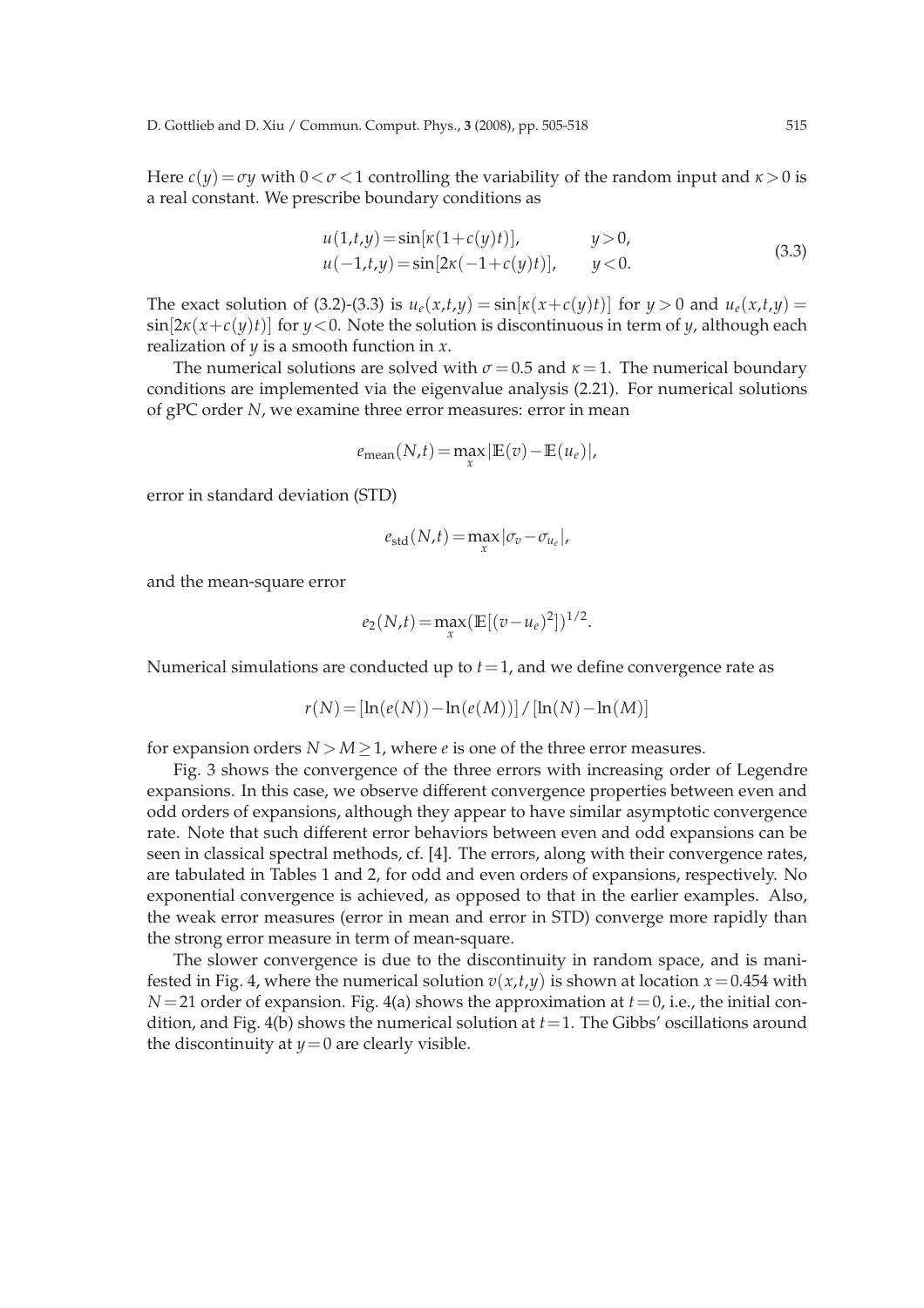

Figure 3: Errors for odd and even orders of Legendre-chaos expansions.

| Table 1: Errors for odd-order Legendre-chaos expansions and their convergence rate. |  |                                             |                   |               |                  |        |  |  |
|-------------------------------------------------------------------------------------|--|---------------------------------------------|-------------------|---------------|------------------|--------|--|--|
|                                                                                     |  | $\parallel N \parallel e_{\text{mean}} + r$ | $r_{\text{mean}}$ | $e_{\rm std}$ | $r_{\text{std}}$ | $\ell$ |  |  |

| IV | $e_{\text{mean}}$ | $r_{\text{mean}}$ | $e_{\rm std}$ | $r_{\rm std}$ | ez     | r <sub>2</sub> |
|----|-------------------|-------------------|---------------|---------------|--------|----------------|
| 1  | 0.1761            |                   | 0.4460        |               | 0.7044 |                |
| 3  | $3.137(-2)$       | 1.57              | 0.1747        | 0.85          | 0.4147 | 0.48           |
| 5  | $1.241(-2)$       | 1.82              | $7.300(-2)$   | 1.71          | 0.2965 | 0.66           |
| 9  | $4.470(-3)$       | 1.74              | $4.095(-2)$   | 0.98          | 0.2202 | 0.51           |
| 15 | $1.758(-3)$       | 1.83              | $2.553(-2)$   | 0.92          | 0.1713 | 0.49           |
| 21 | $9.188(-4)$       | 1.93              | $1.815(-2)$   | 1.01          | 0.1438 | 0.52           |
| 23 | $7.680(-4)$       | 1.97              | $1.644(-2)$   | 1.08          | 0.1368 | 0.55           |
| 25 | $6.503(-4)$       | 2.00              | $1.498(-2)$   | 1.12          | 0.1305 | 0.56           |
| 27 | $5.564(-4)$       | 2.03              | $1.370(-2)$   | 1.16          | 0.1248 | 0.58           |
| 29 | $4.803(-4)$       | 2.06              | $1.257(-2)$   | 1.20          | 0.1195 | 0.60           |

Table 2: Errors for even-order Legendre-chaos expansions and their convergence rate.

| N  | $e_{\text{mean}}$ | $r_{\text{mean}}$ | $e_{std}$   | $r_{\rm std}$ | e <sub>2</sub> | r <sub>2</sub> |
|----|-------------------|-------------------|-------------|---------------|----------------|----------------|
| 2  | 0.1589            |                   | 0.4791      |               | 0.6457         |                |
| 4  | $3.841(-2)$       | 2.05              | 0.1985      | 1.27          | 0.4065         | 0.67           |
| 6  | $1.803(-2)$       | 1.87              | 0.1215      | 1.21          | 0.3030         | 0.72           |
| 10 | $7.503(-3)$       | 1.72              | $5.588(-2)$ | 1.52          | 0.2249         | 0.58           |
| 16 | $3.295(-3)$       | 1.75              | $3.042(-2)$ | 1.29          | 0.1741         | 0.54           |
| 22 | $1.843(-3)$       | 1.82              | $2.058(-2)$ | 1.23          | 0.1457         | 0.56           |
| 24 | $1.577(-3)$       | 1.79              | $1.846(-2)$ | 1.25          | 0.1386         | 0.58           |
| 26 | $1.370(-3)$       | 1.76              | $1.668(-2)$ | 1.27          | 0.1321         | 0.59           |
| 28 | $1.204(-3)$       | 1.74              | $1.516(-2)$ | 1.29          | 0.1263         | 0.61           |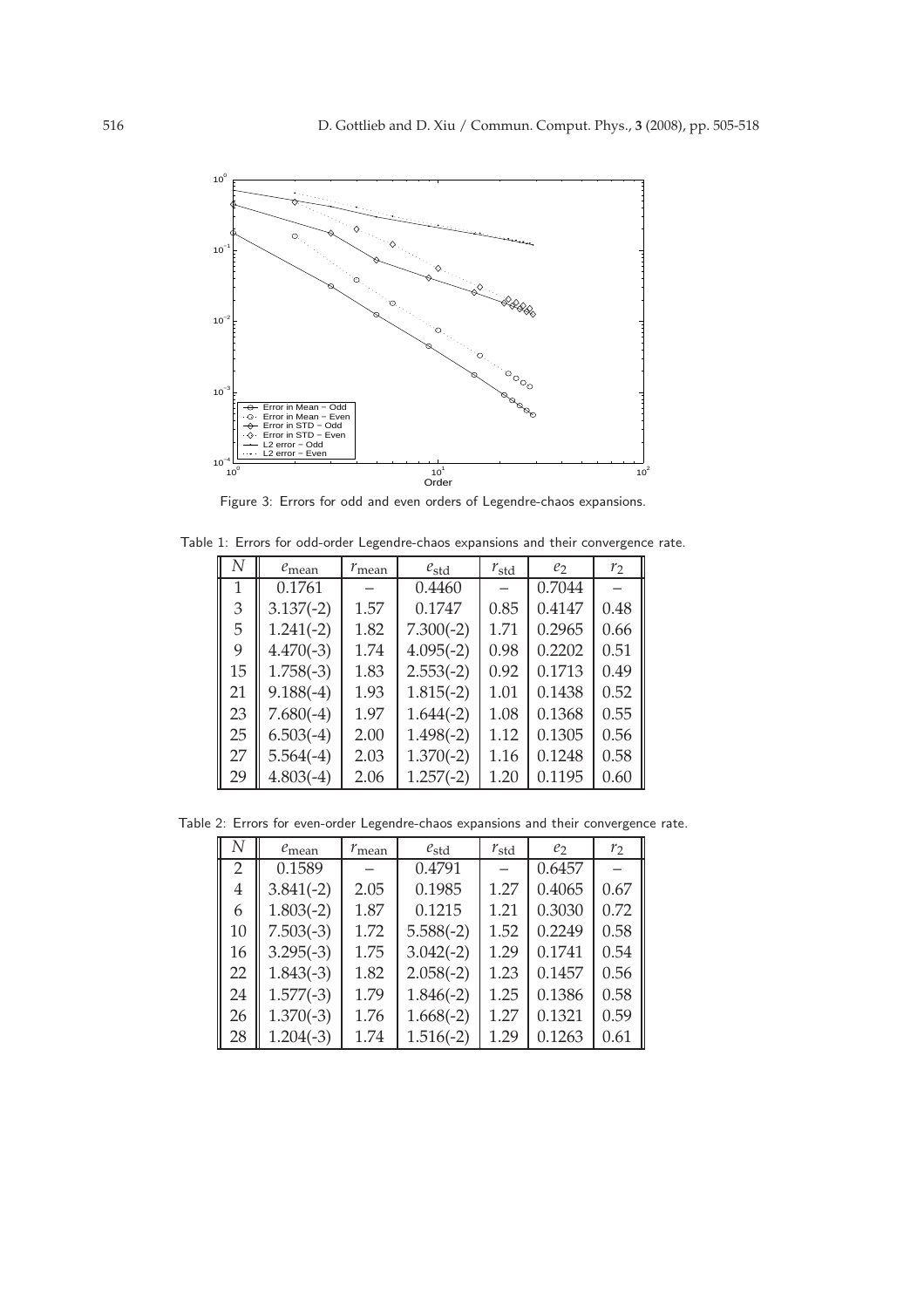

Figure 4: Numerical approximations of  $u_N(x,t,y)$  at  $x=0.454$  with  $N=21$ . (a)  $t=0$ ; (b)  $t=1$ .

### **4 Summary**

The properties of (generalized) Polynomial Chaos method for uncertainty analysis of hyperbolic equations are studied. We show, via a simple model problem of a scalar wave equation with random wave speed, some prominent features of the resulting deterministic system of equations obtained by a Galerkin projection in random space. We proved the existence of both positive and negative eigenvalues when the wave speed changes sign in random space and presented a consistent and stable method for imposing boundary conditions for the deterministic equations. The gPC Galerkin method, with the proper boundary treatment, is shown to be convergent. Furthermore, the error contains a linear growth in time which is independent of the boundary conditions. We remark that although the linear wave equation considered here is rather simple, it possesses one of